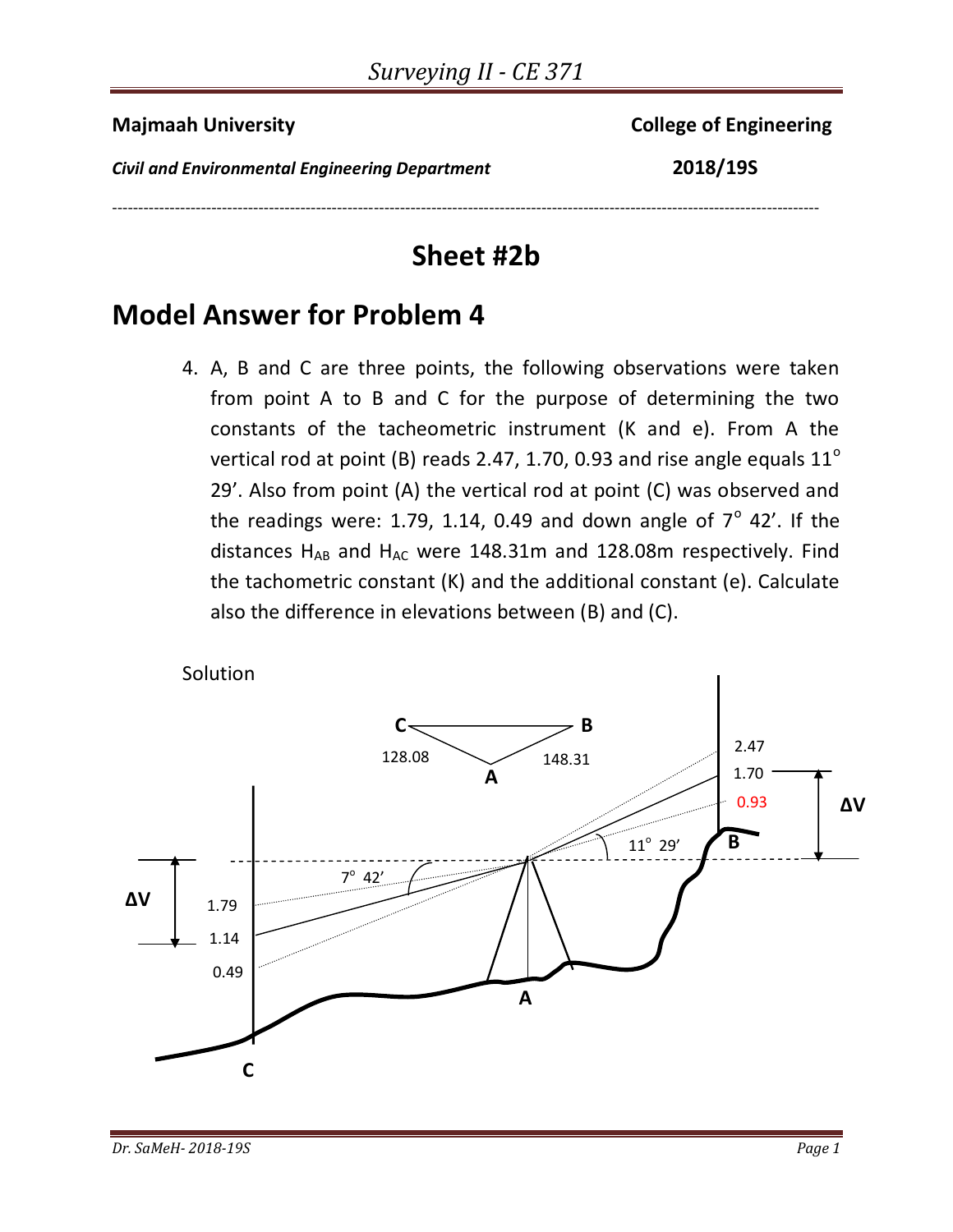Assume that the tacheometric constant is *K* and the additional constant is *e*

Horizontal distance  $H_{AB} = K R \cos^2(a) + e \cos(a)$ 

Observing to point B  $R = -1$  $R = 2.47 - 0.93 = 1.54$  m

Observing to point C  $R = -u$ -l  $R = 1.79 - 0.49 = 1.30$  m

*cos (a1) = cos 11<sup>o</sup> 29' = 0.980 cos (a2) = cos 07<sup>o</sup> 42' = 0.991*

Horizontal distance  $H_{AB} = K R \cos^2(a_1) + e \cos(a_1)$ 148.31 *= 1.54 x (0.980)<sup>2</sup> K + 0.980 e …………………………(1)*

Horizontal distance  $H_{AC} = K R \cos^2(a2) + e \cos(a2)$ 128.08 *= 1.30 x (0.991) <sup>2</sup> K + 0.991 e …………………………(2)*

151.34 *= 1.51 K + e …………………………(3)* 129.24 *= 1.29 K + e …………………………(4)*

151.34 *- 1.51 K =* 129.24 *- 1.29 K*  $0.22 K = 22.1$  $K = 100.154 = 100$  approx. Substitute with K in equation  $(3)$  e = 0.34 Substitute with K in equation  $(4)$  e = 0.24 Thus  $e = (0.24 + 0.34)/2 = 0.29$ 

**∆V = H tan (a)**